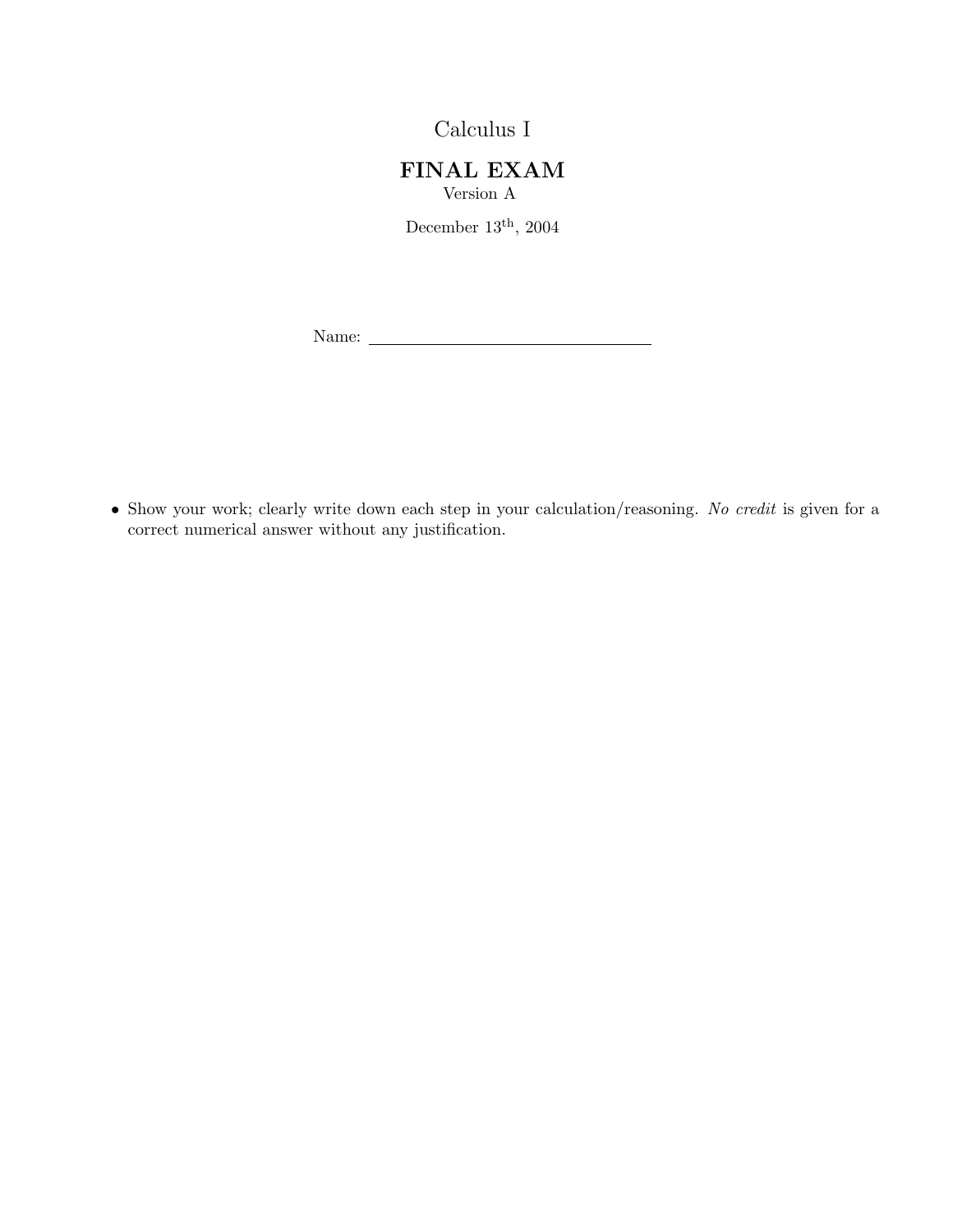1. (12 pts) Evaluate the following limits:  $(a)$   $\lim_{x \to 4}$  $\frac{\sqrt{x}}{\sqrt{x}-2}$  $\overline{x-4}$ 

(b)  $\lim_{x \to \pi} \frac{3}{\sin^2}$  $\sin^2 x$ 

(c)  $\lim_{x \to 0^+} (1 + 3x)^{\frac{1}{x}}$  {Hint: use the fact that  $f(x) = e^{\ln f(x)}$ }

2. (10 pts) Find the equation of the tangent line to the graph of  $y = f(x) = \frac{x}{x+2}$  at the point (-1,-1).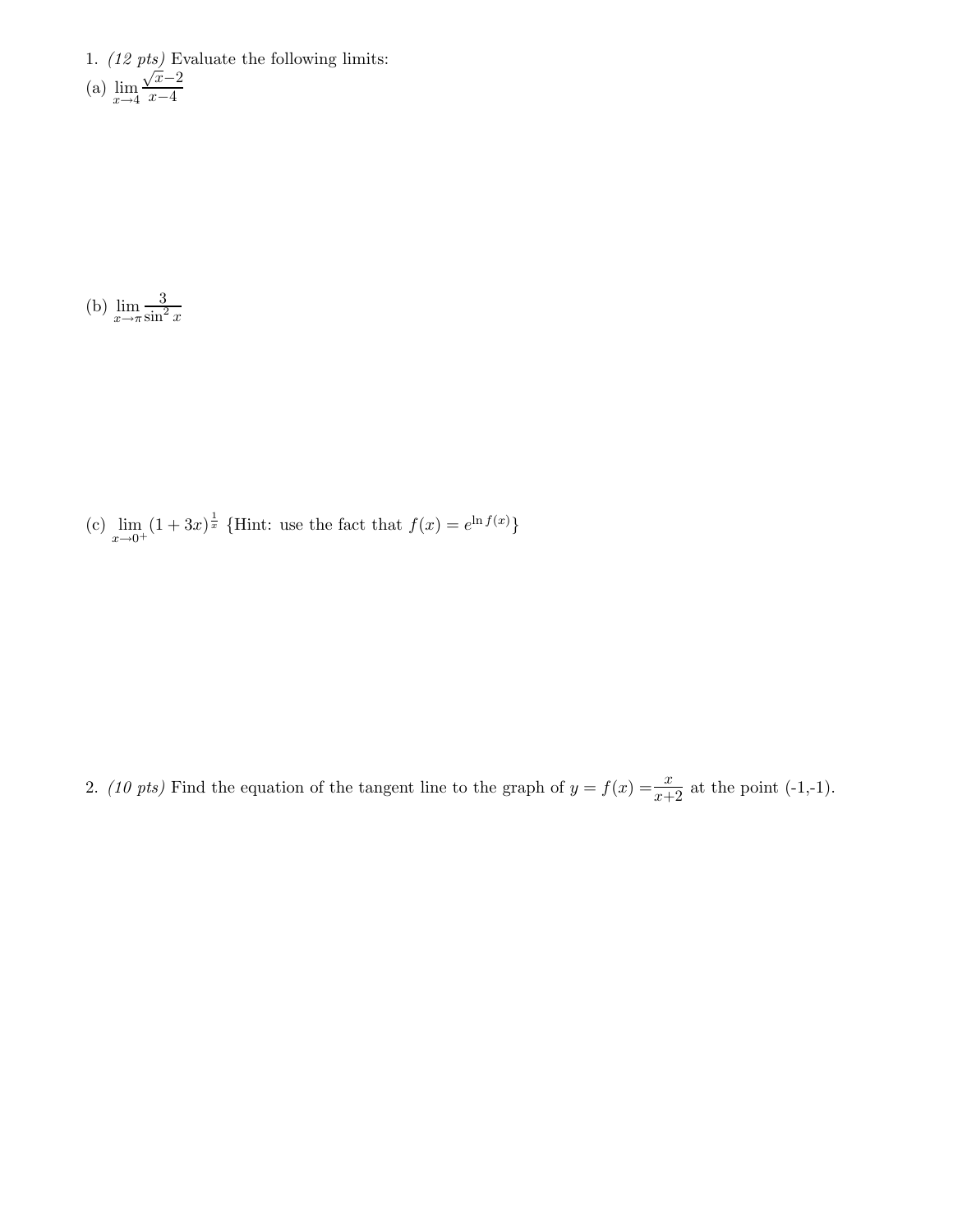## 3. (8pts) Differentiate

 $x^2 \ln x + e^{x^2}$ 

4. (8pts) Differentiate

 $\cos(x+2x^2)$ 

5. (10pts) Find y' using implicit differentiation if  $2xy + x^2 = e^y$ .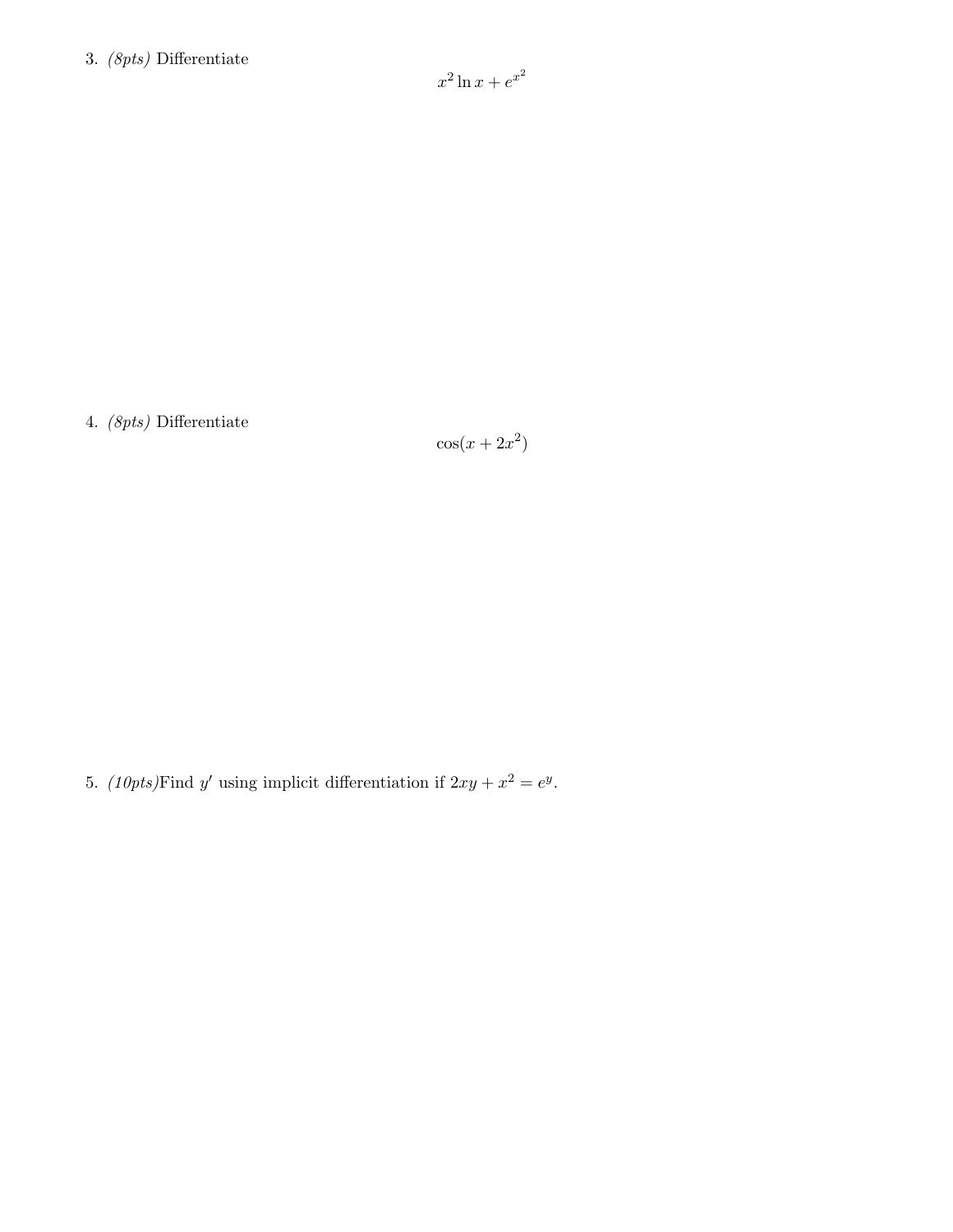6.  $(14pts)$  Use calculus to determine intervals of increase or decrease, local maxima/minima, intervals of concavity and inflection points of the function  $f(x) = \frac{1}{5}x^5 + \frac{1}{2}$  $\frac{1}{2}x^4 - x^3 + 2$ . (You may round off the ycoordinate of the inflection point to 2 decimals). Use this information to sketch the graph of  $f(x)$ .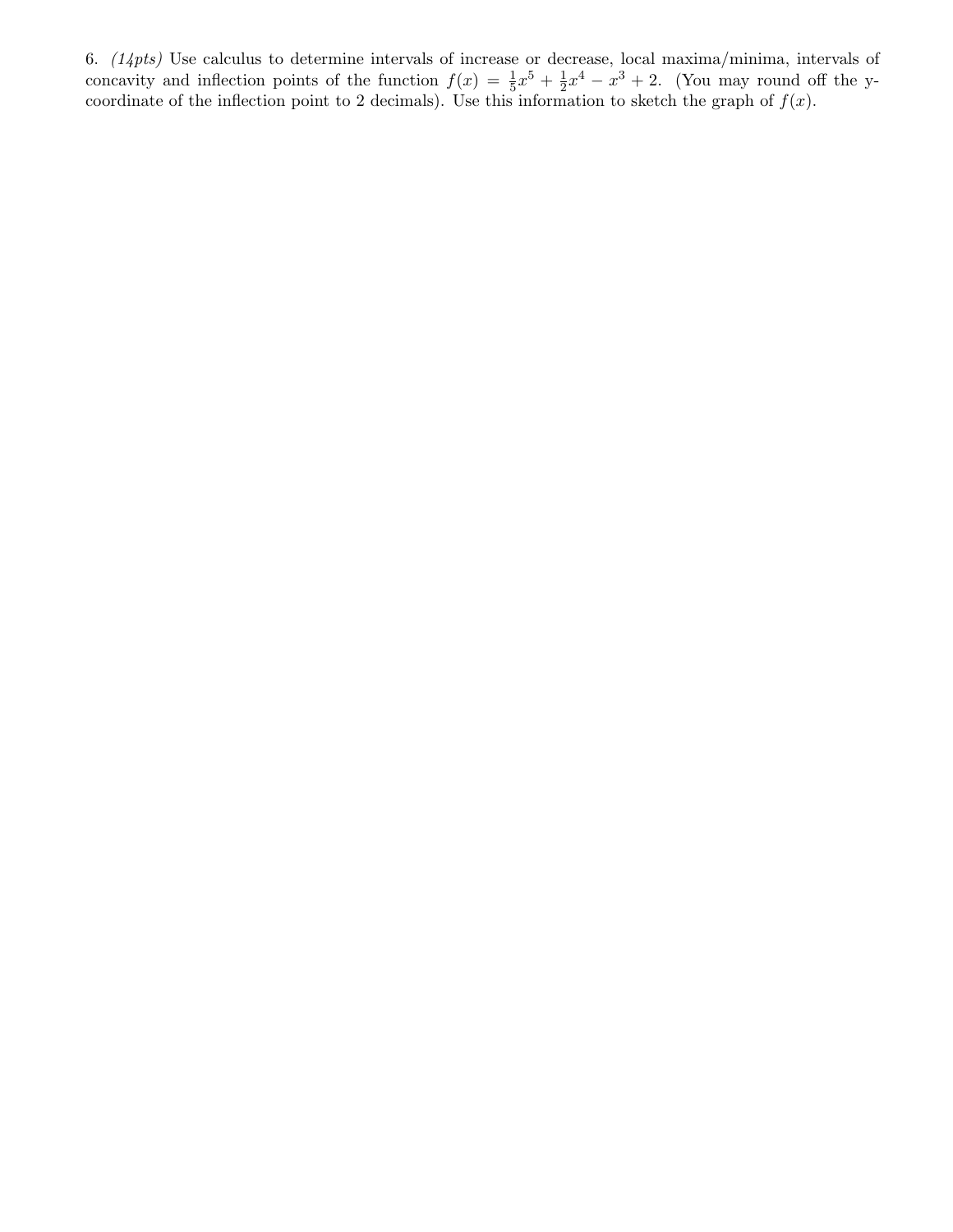7. (a)  $(\gamma p t s)$  Let  $f(x) = \sqrt[3]{4x-4}$ . Find the linear approximation of  $f(x)$  at  $x = 3$ .

(b)  $(3pts)$  Use the above linear approximation to estimate  $f(2.97)$ .

8. (10pts) Find the point on the line  $y = 2x + 2$  that is closest to the point (5, 2).